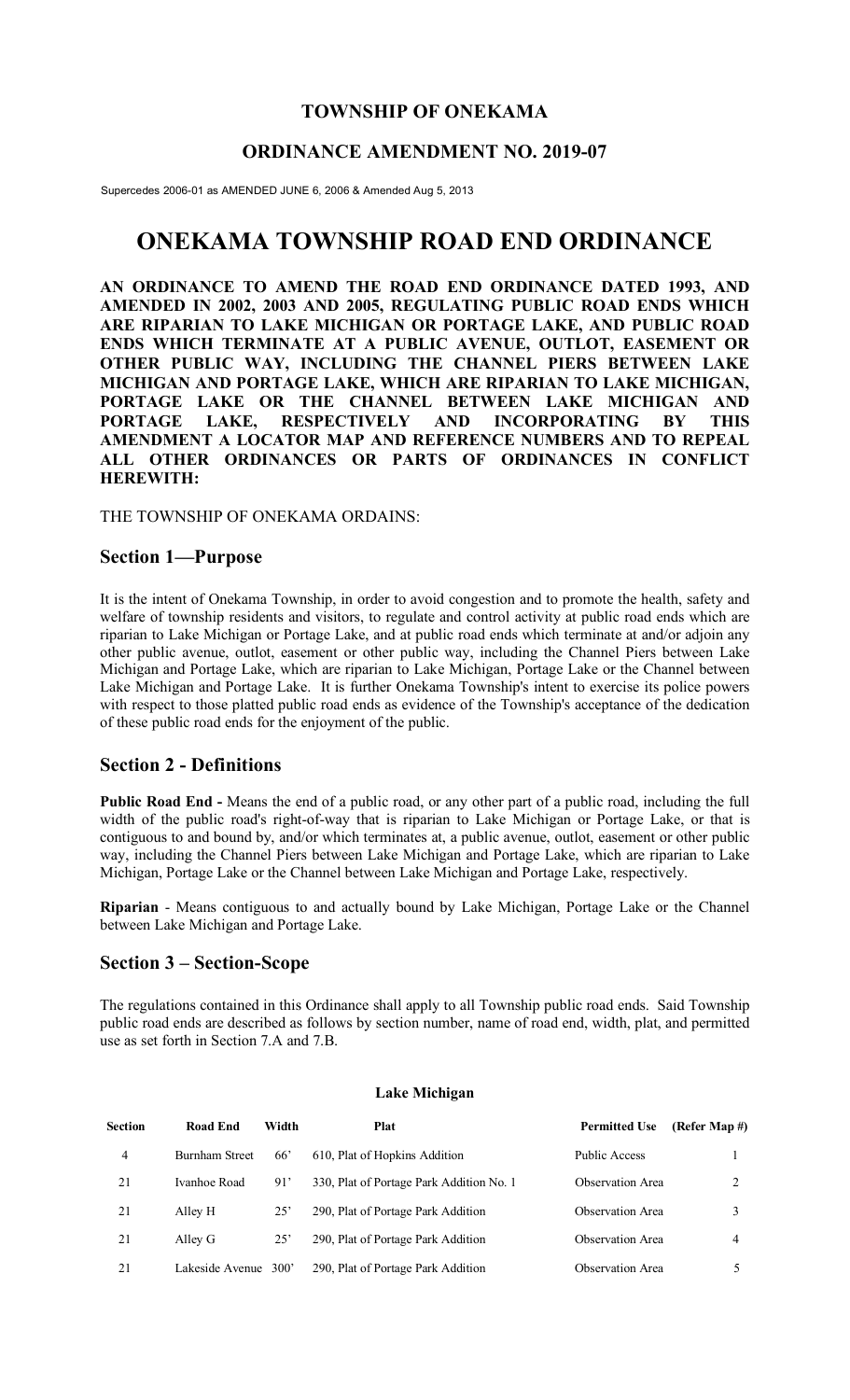| 28             | Avenue E                | $40^{\circ}$ | 370, Plat of Portage Park Resort                                | Observation Area                             | 6      |
|----------------|-------------------------|--------------|-----------------------------------------------------------------|----------------------------------------------|--------|
| 28             | Avenue C                | $30^{\circ}$ | 370, Plat of Portage Park Resort                                | Observation Area                             | 7      |
| 28             | Avenue B                | $30^{\circ}$ | 370, Plat of Portage Park Resort                                | Observation Area                             | 8      |
| 28             | <b>Eighth Street</b>    | $30^{\circ}$ | 410, Plat of Portage Point                                      | Observation Area                             | 9      |
| 28             | Seventh Street          | $30^{\circ}$ | 410, Plat of Portage Point                                      | Observation Area                             | 10     |
| 28             | Third Street            | $40^{\circ}$ | 410, Plat of Portage Point                                      | Observation Area                             | 11     |
|                |                         |              | Portage Lake-Lake Michigan Channel Piers                        |                                              |        |
| <b>Section</b> | <b>Road End</b>         | Width        | <b>Plat</b>                                                     | <b>Permitted Use</b>                         |        |
| 28             | <b>First Street</b>     | $40^{\circ}$ | 410, Plat of Portage Point                                      | Public Access to North Pier                  | 12     |
| 33             | Portage Street          | 66'          | 650, Plat of Williamsport                                       | Public Access to South Pier                  | 13     |
|                |                         |              | <b>Portage Lake</b>                                             |                                              |        |
| <b>Section</b> | <b>Road End</b>         | Width        | Plat                                                            | <b>Permitted Use</b>                         |        |
| 28             | <b>Twelfth Street</b>   | 42'          | 410, Plat of Portage Point                                      | Public Access                                | 13     |
| 28             | Sunnyside Ave           | 50'          | 370, Plat of Portage Park Resort                                | Public Access                                | 13     |
| 28             | Outlet Avenue           | $60^{\circ}$ | 370, Plat of Portage Park Resort;<br>410, Plat of Portage Point | Public Access,<br>Non-Exclusive Private Dock | -14    |
| 28             | Portage Ave             | 60'          | 410 & 370                                                       | Public Access                                |        |
| 28             | First Avenue            | $50^{\circ}$ | 370, Plat of Portage Park Resort                                | Public Access                                | 16     |
| 28             | Ardmore                 | 50'          | 290, Plat of Portage Park Addition                              | <b>Public Access</b>                         | 17     |
| 28             | Arborvitae              | $50^{\circ}$ | 290, Plat of Portage Park Addition                              | <b>Public Access</b>                         | 18     |
| 28             | Juniper                 | $50^{\circ}$ | 290, Plat of Portage Park Addition                              | <b>Public Access</b>                         | 19     |
| 27             | Midway                  | 60'          | 290, Plat of Portage Park Addition                              | <b>Public Access</b>                         | $20\,$ |
| 27             | Golfmore Way            | 50'          | 300, Plat (Amended) of Portage Park                             | Public Access                                | 21     |
| $27\,$         | <b>Batesmore Way</b>    | 50'          | 300, Plat (Amended) of Portage Park                             | <b>Public Access</b>                         | 22     |
| 27             | Sylvan Way              | 50'          | 300, Plat (Amended) of Portage Park                             | <b>Public Access</b>                         | 23     |
| 22             | "Twenty-Foot<br>Access" | $20^{\circ}$ | 290, Plat of Portage Park Addition                              | Public Access                                | 24     |
| 22             | "Eight-Foot<br>Access"  | $8^\circ$    | 290, Plat of Portage Park Addition                              | Public Access                                | 25     |
| $22\,$         | Hilltop Road            | 40'          | 290, Plat of Portage Park Addition                              | Public Access                                | 26     |
| 22             | Clark Road              | 66           | 290, Plat of Portage Park Addition                              | <b>Public Access</b>                         | 27     |
| 35             | Eagle Street            | 50'          | 130, Plat of Eagle Point                                        | Public Access                                | $28\,$ |
|                |                         |              |                                                                 |                                              |        |

# **Section 4 - Docks**

**A.** No more than one non-exclusive private dock with no riparian extensions shall be allowed at the end of Outlet Avenue leading to Portage Lake. It should be placed so as to extend approximately perpendicular to the shoreline and must remain within the right-of-way of the street as extended into the waters of Portage Lake (i. e. not encroaching onto or over the riparian land of adjacent property).

**B.** Said non-exclusive private dock shall be no more than four (4) feet in width and must have attached to the end of said dock some type of reflective device to promote safe night navigation.

**C.** Said non-exclusive private dock must be maintained in safe condition and must be removed from the lakebed and right-of-way of Outlet Avenue before October 15 of each year. This also includes Arborvitae leading to Portage Lake.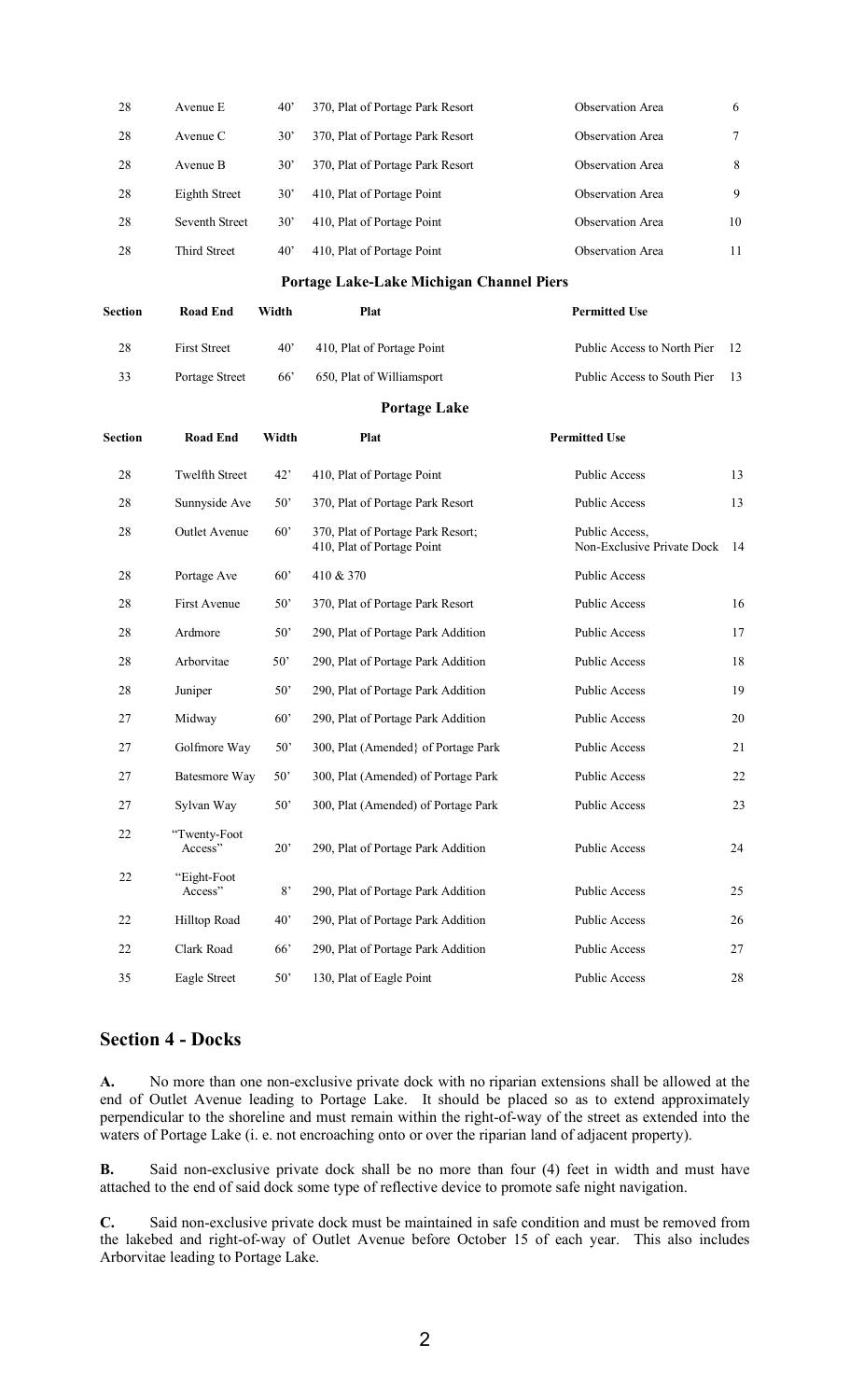**D.** Such dock shall be maintained free of any restriction or prohibition against use by the general public. Such signs as "Keep Off" or "Private Dock" are prohibited thereon.

**E.** Overnight mooring of any watercraft to such non-exclusive private dock or within the area of any public road end as extended into Portage Lake is prohibited to insure the safe, complete, and full use of the area by the general public.

**F.** Any individual or group of individuals erecting a dock according to this Ordinance, for the use of the general public, hereby assumes a liability for its erection and public use, and agrees by the erection of this non-exclusive private dock to hold Onekama Township and its officials harmless from any liability for its erection and public use. Any such individual or group of individuals erecting a dock according to this Ordinance shall, before installing such dock, provide proof of liability insurance coverage in a minimal amount of \$1,000,000.00 per incident, naming Onekama Township as an additional insured, to the Onekama Township Clerk and shall maintain such insurance coverage in effect until such dock is removed.

# **Section 5 - Permanent Anchoring Devices—Boat Hoists**

**A.** The auguring or driving of any boat mooring posts, the placing of any permanent or seasonal boat anchoring devices or swimming rafts within the area of any public road end as extended into Lake Michigan or Portage Lake is prohibited.

**B.** Encroachments or appropriations by any individual for private purposes, other than one nonexclusive private dock placed at the end of Outlet Avenue as permitted by this Ordinance, are prohibited within the area of any public road end as extended into Lake Michigan, Portage Lake or the Channel Piers to insure the safe, complete, and full use of these areas by the general public.

# **Section 6 - Public Road Ends - Parking and Encroachments**

A. Overnight parking of any vehicle in the public road end right-of-way is prohibited.

B. Storage of any boats, boat hoists, docks, ice shanties, or placement of any other man-made structures or plantings which obstruct or which encroach upon the public road end right-of-way are absolutely prohibited at any time.

## **Section 7 - Public Road Ends - Improvements and Maintenance**

**A.** No public road end governed by this Ordinance shall be altered and/or improved upon in any manner by any individual or group of individuals without first obtaining the written permission for such improvements from the Onekama Township Board of Trustees, the United States Army Corps of Engineers, and the Michigan Department of Environmental Quality, and, whenever applicable, the Manistee County Road Commission and/or the Manistee County Board of Commissioners, and without compliance with soil erosion control procedures and permits pursuant to MCL 324.9101, et. seq.

**B.** Any individual or governmental body responsible for changes in the use or characteristics of a public road end by erection of any structure, placement of litter barrels, or the like shall also be held responsible for their proper upkeep and maintenance to assure health, safety, and environmental protection.

# **Section 8 - General Use**

**A.** As to those public road ends for which the permissible use is described as "public access," pedestrian traffic to and from the water's edge or the Channel piers is allowed pursuant to Section 8.B. Outlet Avenue may be utilized pursuant to Section 8.B as well as Section 4. All other road ends for which the permissible use is described as "observation area" are not prohibited as pedestrian-only access to the water, however direct access to the water's edge may be detrimental to the environment and/or dangerous to pedestrian use, and these areas will be maintained in a natural state.

**B.** Except as otherwise prohibited by this Ordinance, the general public may utilize any public road end and/or right-of-way as extended into Lake Michigan, the Channel piers, and Portage Lake for firefighting water, access to the lakes, fishing, swimming, boating, and uses incidental thereto, provided such activities do not create a safety hazard, cause unreasonable congestion, interfere with the intended use, or otherwise disturb the peace.

**C.** Where provisions of this Ordinance conflict with the Sand Dunes Protection Act, the Sand Dunes Protection Act shall prevail.